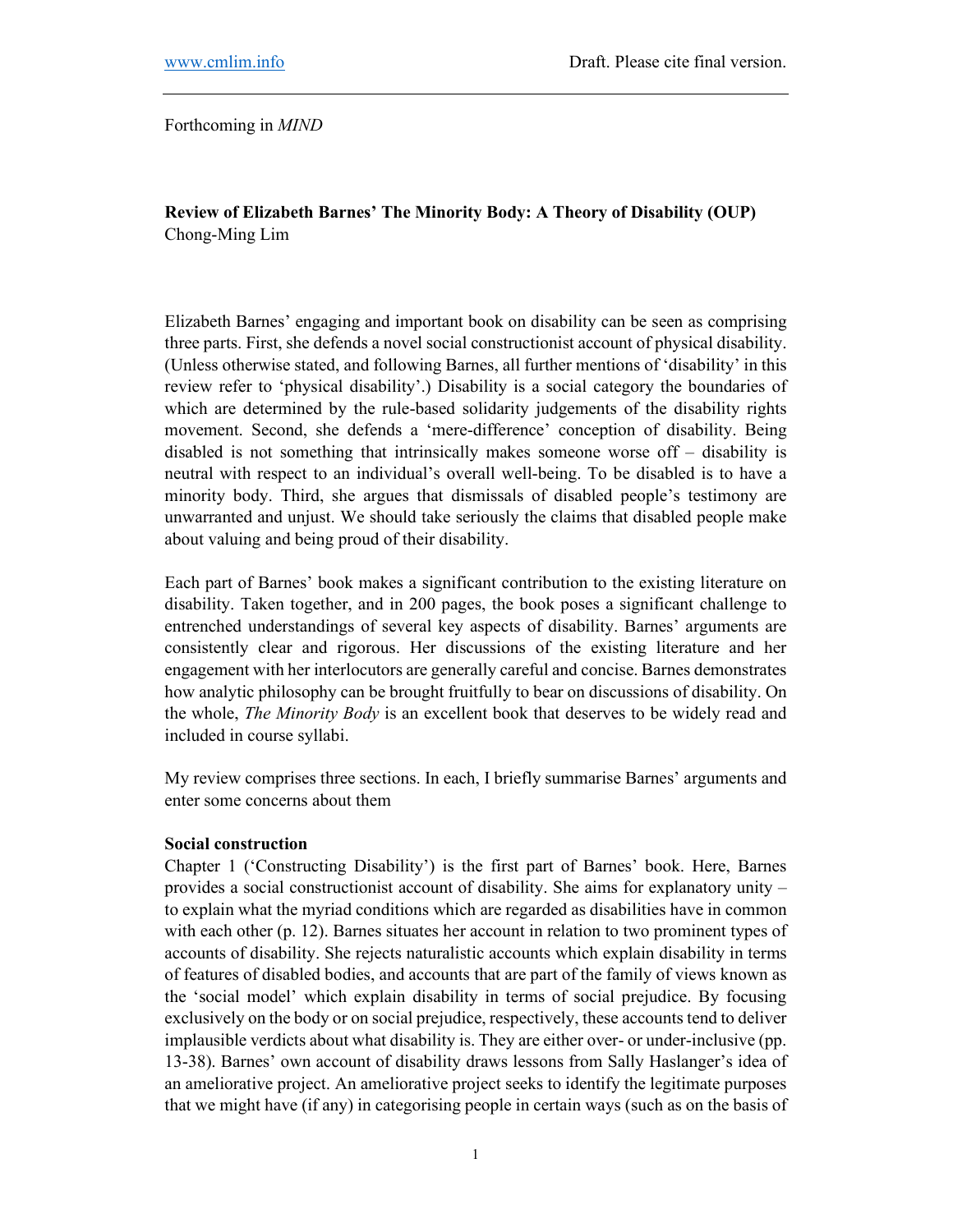race, gender or, in this case, disability), and aims to develop concepts that would help us achieve these ends (Haslanger 2012). Barnes begins by suggesting that disability as a social category has been useful for disabled people when organising themselves in a civil rights struggle (Barnes 2016, p. 41). She proceeds to specify an account according to which 'disability *just is* whatever the disability rights movement is promoting justice for' (p. 43).

Barnes is careful to note that the disability rights movement (DRM) is not monolithic, and its members are not inviolable disability determiners. Instead of actual judgements, Barnes builds her account upon the *rules* undergirding the DRM's judgements. These rules employ cluster-concept reasoning – the DRM tends to count a condition as a disability if it has some sufficient number of features such as being stigmatised, making daily tasks difficult or challenging, causing chronic pain, accessibility problems or shame, requiring assistive technologies or medical care, among others. On Barnes' account, whether an individual has a disability is partly determined by what her body is like *and* partly by how it is viewed by others (p. 47). Insofar as Barnes' account occupies the middle ground between the accounts she rejects, it potentially avoids the problems besetting them. Barnes acknowledges the indeterminacy, on her account, about which social group should count as the disability rights movement and which rules should be taken as authoritative. Barnes does not regard this as a drawback of her view; she claims that it is exactly what we should expect for a social category as messy as disability (pp. 48-50).

Barnes' contributions in this part are several and significant. She extends the productive and now burgeoning discussions in social ontology to disability, and with it brings a new set of analytical tools to think about disability. The novelty of her account has rejuvenated discussions about the nature of disability, which may sometimes come across as merely minor variations of the two prominent views. Her references to the DRM in her account of disability highlight the important but sometimes neglected connection between disability and social movements.

Nonetheless, I have some concerns. First, Barnes does not really engage with other views that also occupy the middle ground between the simple naturalistic and social constructionist accounts of disability – especially the family of views known as the 'interactionist model', according to which disability is (or arises as a result of) the interaction between disabled bodies and their environments. These complex views are not obviously susceptible to the arguments that Barnes marshals against the simpler accounts she discusses. Devoting more space to discussing these views – and, more generally, engaging more extensively with other disability studies scholars – would have been welcome. Successfully tackling them would moreover bolster Barnes' own account, though perhaps at the slight cost of bogging down the pace of the discussions.

Second, what happens if the DRM is systematically biased (though not completely mistaken) in their judgements about the kinds of conditions that they promote justice for? If so, the rules undergirding those judgements may themselves be systematically biased. This possibility is not far-fetched once we acknowledge, as Barnes does, that the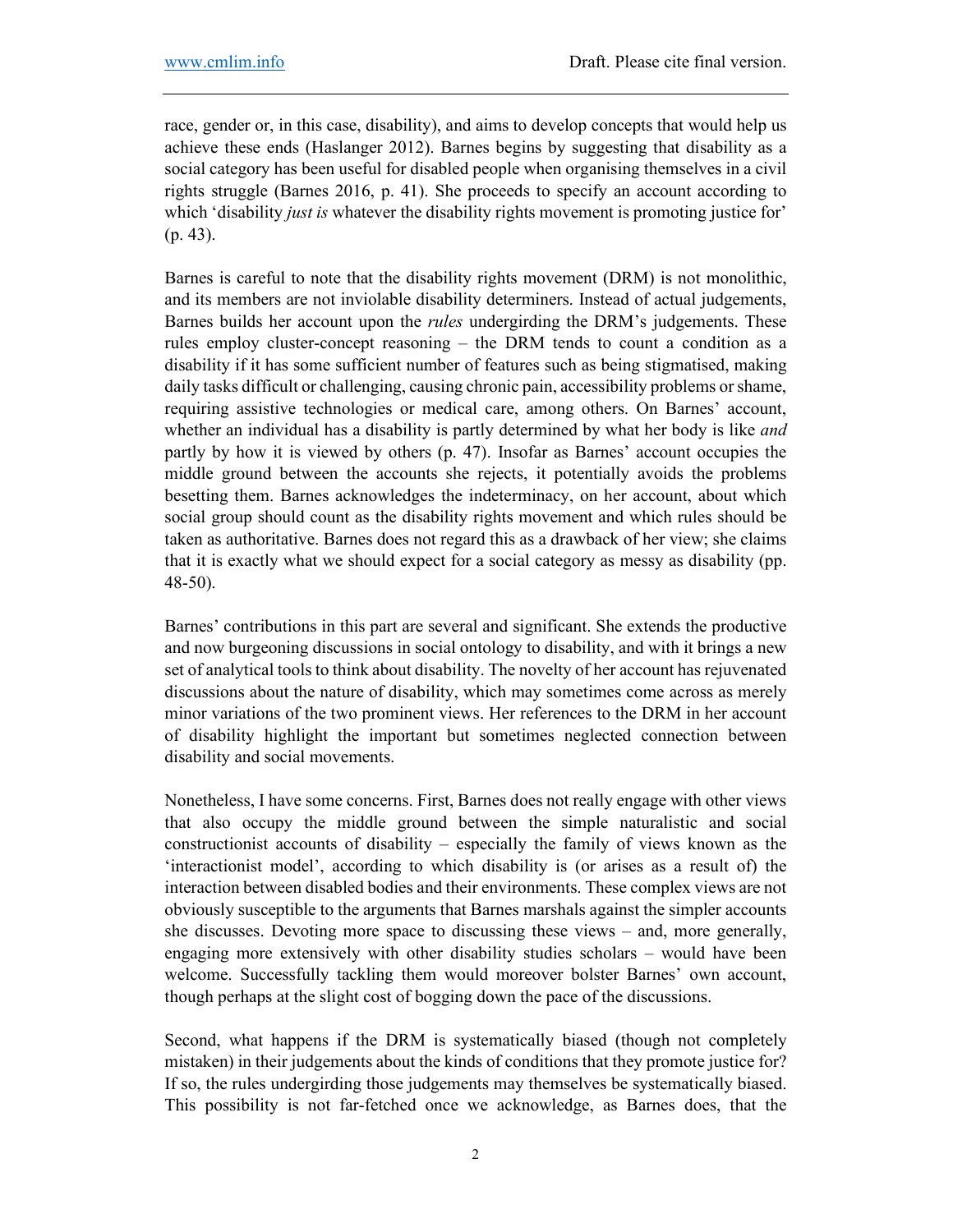dominant narratives and the organisation of common institutions within a society may obscure various aspects of individuals' own experiences of disability (pp. 168-173). The relatively narrow civil rights arguments employed by the DRM at its earliest stages – which, borrowing from other civil rights struggles along gender, racial and religious lines, centred on independent living and integration into the broader community – and the accompanying exclusion of certain conditions from the movement, may constitute further evidence for this possibility. The worry is that in these circumstances, we simply have to go along with the DRM about what disability is. Neither the usual factors for evaluating explanatory adequacy (p. 41), nor Barnes' brief claims that the DRM can deploy its own rules incorrectly or be ignorant about whether something is a disability (pp. 46-47), appear to fully address this worry. A deeper worry is that we may not, on Barnes' account, even be able to make such evaluations of bias at all. More clarity is needed about how we arrive at the rules, and the standards against which we may appropriately evaluate them. Otherwise, we gain little purchase on Barnes' claim that the members of the DRM are not inviolable disability determiners. Resolving this issue may require Barnes to incorporate insights from critical social theory, especially those concerning how individuals and groups may succeed in escaping the grips of ideology, and the difficulties they face in doing so. This would be a welcome connection between the discussions in social ontology and social philosophy.

Third, Haslanger's ameliorative inquiry into the social category of woman delivers the claim that to be a woman is to be socially subordinated along some dimension on the basis of presumed female sex. Social subordination is unjust. Being presumed to be of female sex may in some cases – especially for trans people – be unjust. By incorporating social subordination and presumption into the concept of 'woman', Haslanger draws our attention to the oft-hidden roles they play in demarcating the boundaries of 'woman'. This reveals potential ways of resisting or eliminating these injustices in our progressive social and political projects. In providing her ameliorative account of disability, however, Barnes does not incorporate the often pernicious and distorting roles played by the medical and caregiving communities in determining the boundaries of 'disability'. Here, the worry is that in leaving these communities and their actions out of her account of disability, Barnes' account potentially obscures sites of progressive resistance and thus may be less ameliorative than it first appears.

### **Mere-difference**

The second part is the core of Barnes' book, and includes Chapters 2 ('Bad-Difference and Mere-Difference'), 3 ('The Value-Neutral Model'), 4 ('Taking Their Word for It') and 5 ('Causing Disability').

In Chapter 2, Barnes provides an extensive characterisation of the distinction between what she terms 'bad-difference' and 'mere-difference' views of disability. The former are views that in various ways assert that there is an intrinsic or counterfactually stable connection between disability and lower well-being (pp. 59-69). Here, Barnes' contribution consists in laying out the core commitments of bad-difference views – views that, because of their being regarded as common-sensical, are often taken for granted as true within much philosophical discourse. Barnes argues that these commitments are not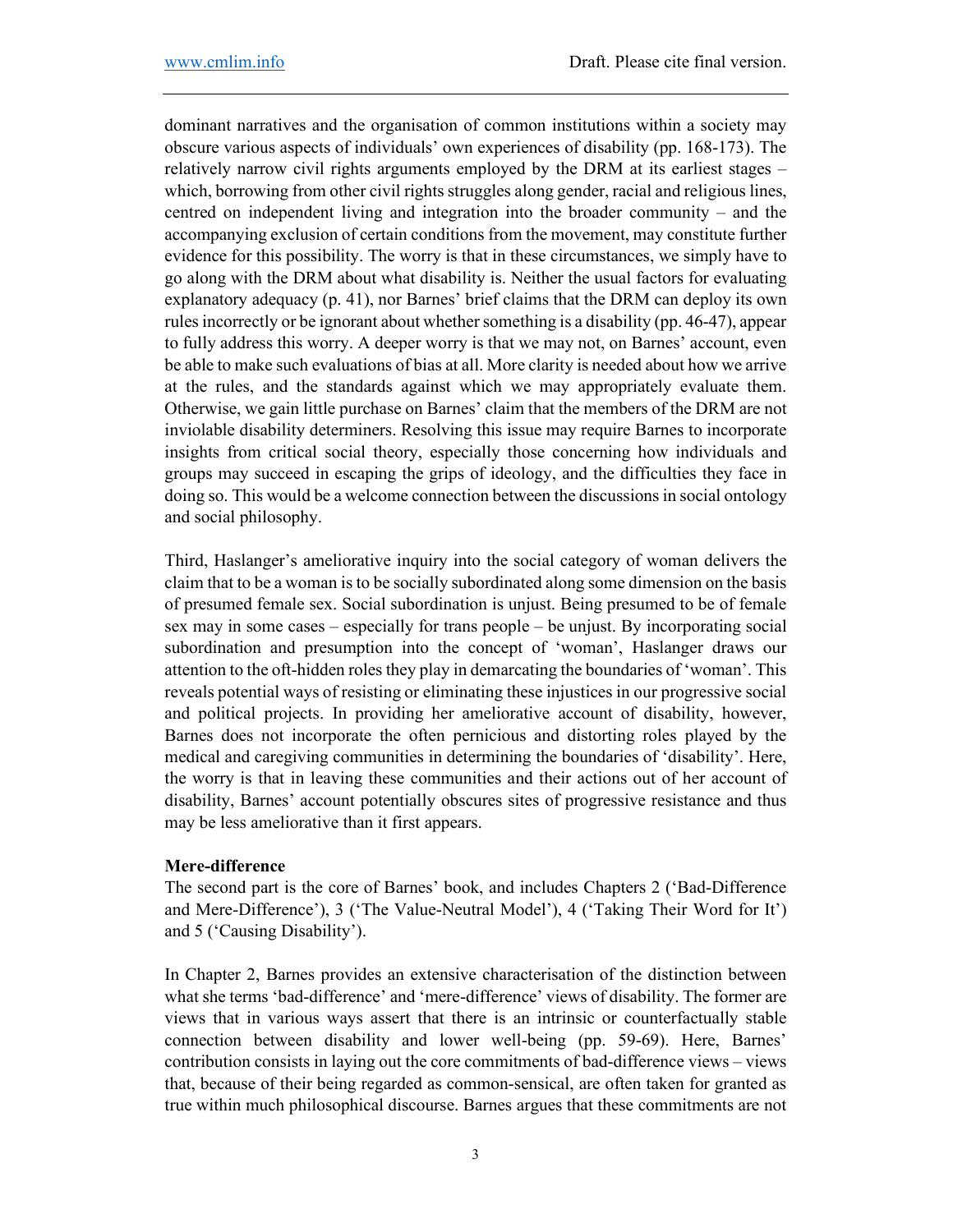as easy to support as is generally assumed, and rejects them in turn. The mere-difference view is born partly of these rejections. It rejects the commitments of bad-difference views, in addition to claims that disabilities by themselves or intrinsically make individuals better off (p. 69). According to the mere-difference view, disability is simply a different way of being a minority, rather than one that necessarily makes individuals better or worse off.

Barnes' full defence of the mere-difference view spans the three following chapters. In Chapter 3, Barnes develops the 'Value-Neutral Model' of disability, which she takes to be a member of the family of mere-difference views. According to the Value-Neutral Model, disability is a neutral feature. Depending on what other factors it is combined with or accompanied by, it can be good or bad for an individual. Unlike other variants of meredifference views (such as the social model), the Value-Neutral Model does not need to deny claims that disability can sometimes be bad or that it can be bad even in a world without ableism. What the Value-Neutral Model shows is that disability can be in some sense bad for individuals, yet be neutral with respect to their well-being in virtue of the disability specifically (p. 88).

This claim is supported by three sets of claims. First, something can be locally or globally good or bad for someone, where good or bad for are understood as positive or negative effects on her well-being. The effects of a local good or bad are restricted – either with respect to some feature of an individual's life, or to a period of time. The effects of a global good or bad are not similarly restricted. The distinction makes clear that a local good or bad need not be a global good or bad (pp. 80-81). Whether something is a global good or bad depends on how its local goods or bads interact. For instance, a child's flu is a global bad because the local bads of feeling miserable outweigh the local good of skipping school (p. 82). Second, something can be good, bad or neutral simpliciter with respect to someone's well-being. Something that is bad simpliciter always makes a negative contribution to someone's well-being; her life goes worse in virtue of it specifically. The converse holds for things that are good simpliciter. Barnes suggests that many things are neutral simpliciter with respect to well-being – their presence do not, on their own, have any impact on someone's well-being. Whether something is good, bad or neutral simpliciter with respect to someone's well-being is distinct from the issue of whether it is good or bad for her. To assess the latter, we would have to see what that thing is combined with. For instance, something that is bad simpliciter – like getting cancer or going through a bad divorce – could be good for someone if it causes a series of changes that eventually increase well-being. Third, something can be good or bad for someone instrumentally or non-instrumentally. Barnes gives the example of someone who gets cancer, and who describes her getting cancer as a good thing. Barnes observes that this person is not valuing cancer for *its own sake*; instead, she values it for the goods that are brought about by it (pp. 82-84).

Partly relying on a range of first-personal reflections, Barnes argues that the testimony of disabled people about their lives as disabled people gives us good reason to support the Value-Neutral Model. She draws analogies between being disabled and possessing other minority traits – such as being gay – and in doing so shifts the burden of proof on to those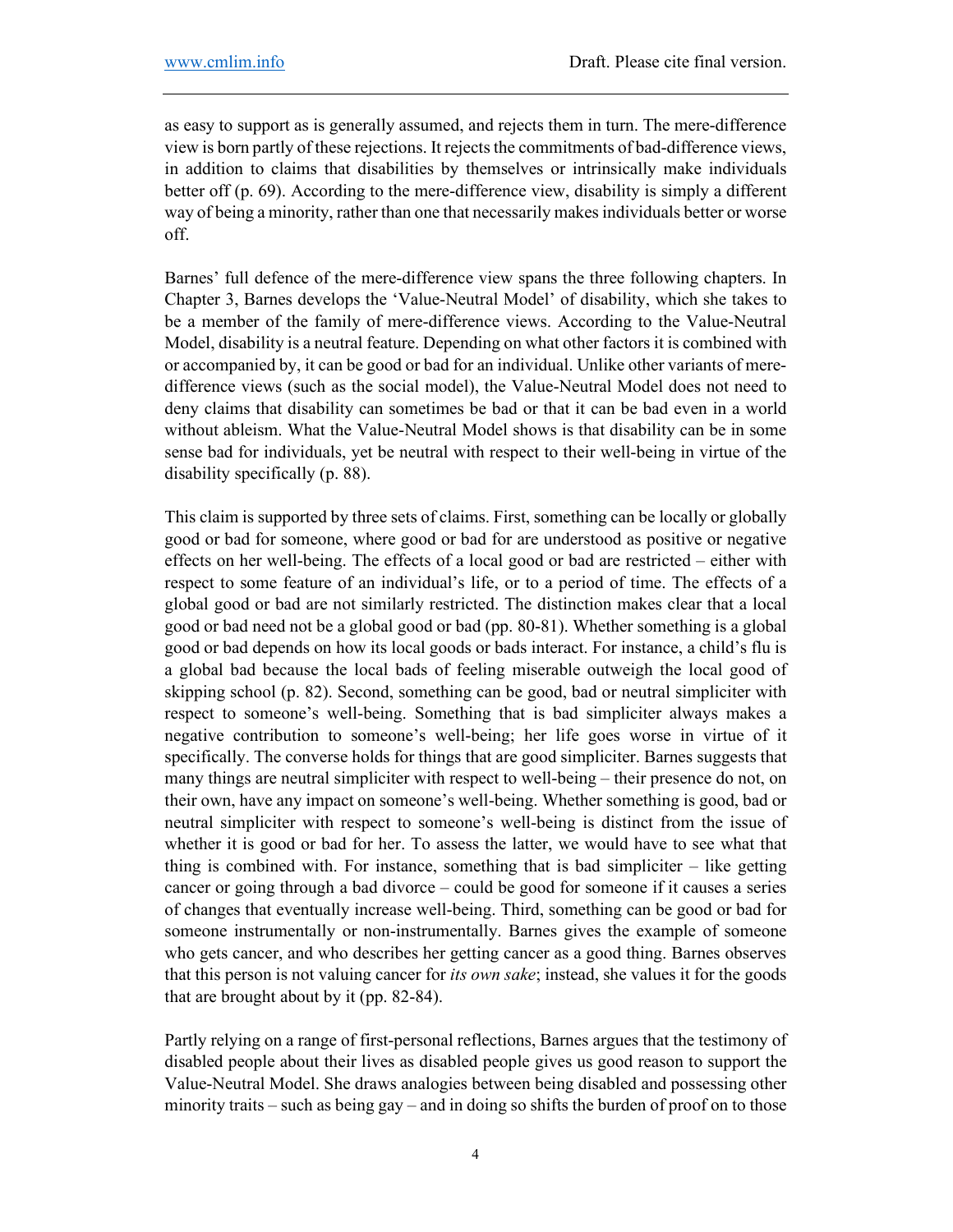who claim that disability is unlike such traits (pp. 88-98). Barnes notes, however, that the Value-Neutral Model applies to disability *per se*, rather than to *specific* disabilities. It is compatible with the Value-Neutral Model that some specific disabilities are bad simpliciter or even bad-differences. Barnes argues, however, that we should be very cautious about saying this of any particular disability. First, our judgements about the impact of disability on well-being in a world without ableism are fragile at best. Second, empirical studies suggest that the badness (or otherwise) of disability does not track what typical non-disabled people expect it to track. Third, the testimony of disabled people with a wide variety of disabilities about valuing their disabilities – including what people might consider to be the most 'severe' disabilities – suggest that most disabilities are neutral simpliciter and mere-differences (pp. 101-103). Barnes concludes her discussion of the Value-Neutral Model by arguing that it is compatible with most mainstream contemporary views of well-being (pp. 107-118).

In Chapter 4, Barnes defends her account against the objection that disabled people's testimony about their lives are unreliable or systematically mistaken because they involve adaptive preferences. Here, Barnes centres her discussions on the account of adaptive preferences given by Amartya Sen and Martha Nussbaum. On that account, disabled people change their preferences in response to the diminished options that they have access to, given their disability. This change is problematic insofar as it leads to preferences for something that one should not, ceteris paribus, prefer (pp. 126-127). If so, we may not take the word of disabled people at face value – removing one source of support for the Value-Neutral Model. Barnes argues that this account problematically overgeneralises – for instance, it would include the claims of males who value being male as due to adaptive preferences, insofar as being male is associated with some severe and permanent constraints on a person's options, relative to females (p. 131). The only way to avoid overgeneralisation is to stipulate that being male (or having any trait) is not suboptimal – that the associated constraints are not bad. Yet, in the case of disability, that is exactly the question under dispute. The stipulation would be unwarranted (p. 133). The adaptive model, Barnes suggests, gives people an easy way to discount the testimony of disabled people, in cases where certain prejudices about disabled people are operative. Drawing from Miranda Fricker's work, Barnes argues that this is a kind of testimonial injustice (pp. 135-139).

In Chapter 5, Barnes defends her account against the objection that if the mere-difference view is true, it would be permissible to cause disability (and impermissible to remove disability). Since this result appears implausible, the objection goes, the mere-difference view is mistaken. Barnes rejects the claim that there is a general connection between the mere-difference view and the permissibility of causing disability. Even if disability were a mere-difference or neutral simpliciter with respect to well-being, we may nonetheless have various reasons to *not* cause disability. In many cases, there would be significant transition costs – the process of *becoming* disabled is a difficult one, and we have reason to avoid imposing these costs against people's wills (p. 148). Even in the absence of transition costs – such as cases involving foetuses – we may still reject causing disability on the basis of non-interference principles that prohibit meddling with identitydetermining traits. Such principles are not specific to causing disability – they also apply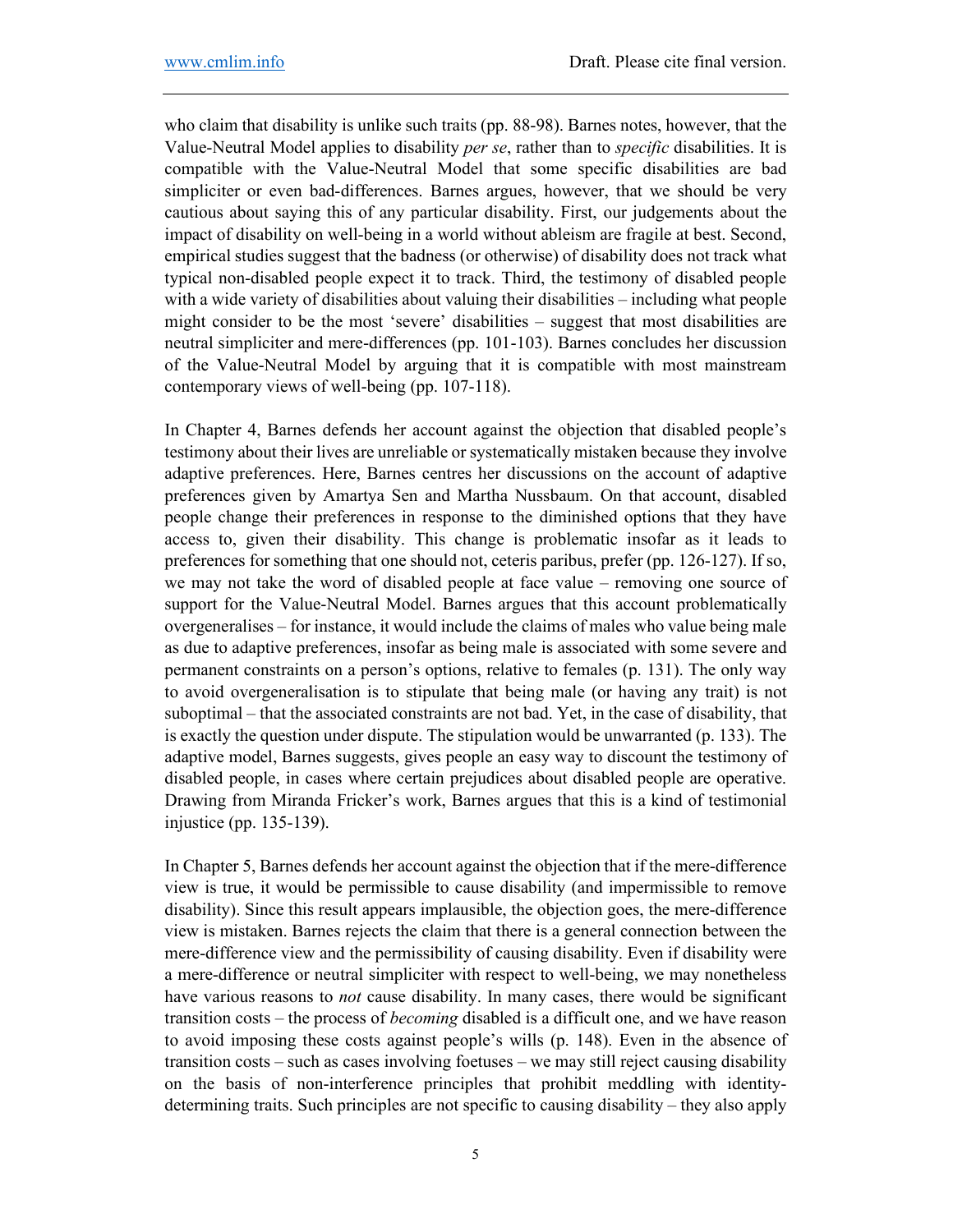to cases where people try to make foetuses female or male, gay or straight, and so on (pp. 148-150). Barnes suggests that a defender of the mere-difference view can also appeal to the potential degree of risk to the well-being of the disabled person whose disability we are causing, *given the way the world is now*. However, Barnes sets this option aside for a resolute response. She argues that the potential risk associated with disability is not high enough to warrant interfering with the development of a child who would be disabled, in order to make them non-disabled (p. 154). The counter-intuitiveness of this position is to be expected, given that much of our reasoning about disability is clouded by confused assumptions about and poor understandings of the lives of disabled people (pp. 155-156). The mere-difference view thus does not licence the permissibility of causing disability (or the impermissibility of removing disability).

In this part of her book, Barnes' target is not some well-defined philosophical position on disability. Instead, it is a set of inter-related claims about disability that are regarded as so common-sensical in philosophical and ordinary discourse that they are hardly ever defended. Barnes' first – and, to me, most significant – contribution lies in articulating what those claims exactly are, and how they shape our discourse about and attitudes towards disability in many different domains. This is refreshing; it is not often that we see philosophers begin their work by organising and systematising – that is, by taking seriously – the inchoate and inarticulate claims that undergird the claims that we make and the practices we engage in, rather than presenting and tackling their caricatures. Barnes' second important contribution is, of course, her substantive views about how those claims are to be rejected or qualified.

I have some concerns about Barnes' arguments in this part. First, while the distinction between local and global goods and bads is clear enough in the abstract, Barnes does not elaborate on how we are to arrive at judgements about whether something is a global good. From her brief remarks, something is a global good if (and perhaps also only if) the local goods outweigh the local bads. Two sets of questions are salient. One concerns which goods and bads associated with disability we should take into account. For instance, do the very "indirect" effects of being disabled in an ableist society count? To answer this question, we need to know how we should treat 'knock-on' effects associated with disability, and whether we can account for them in a principled way. If there are no principled responses, we need to know which pragmatic considerations we can justifiably employ to guide us. The other set of questions concerns how we are to engage in such 'weighing'. Barnes' two examples – that her sister's running is a global good, whereas a student's flu is a global bad – do not shed much light on how the weighing is to be done. Additionally, the examples appear to be misplaced. Barnes' argument for the Value-Neutral Model concerns disability *per se*, rather than specific disabilities. Yet the examples are specific instances of "exercise" and "illness" respectively (following Barnes, it seems that we have reason to avoid "fine-graining" the relevant categories, to "running" and "flu"). It is unclear what we are to make of these examples. Given the importance of the distinction between local and global goods to Barnes' account, more elaboration would be welcome.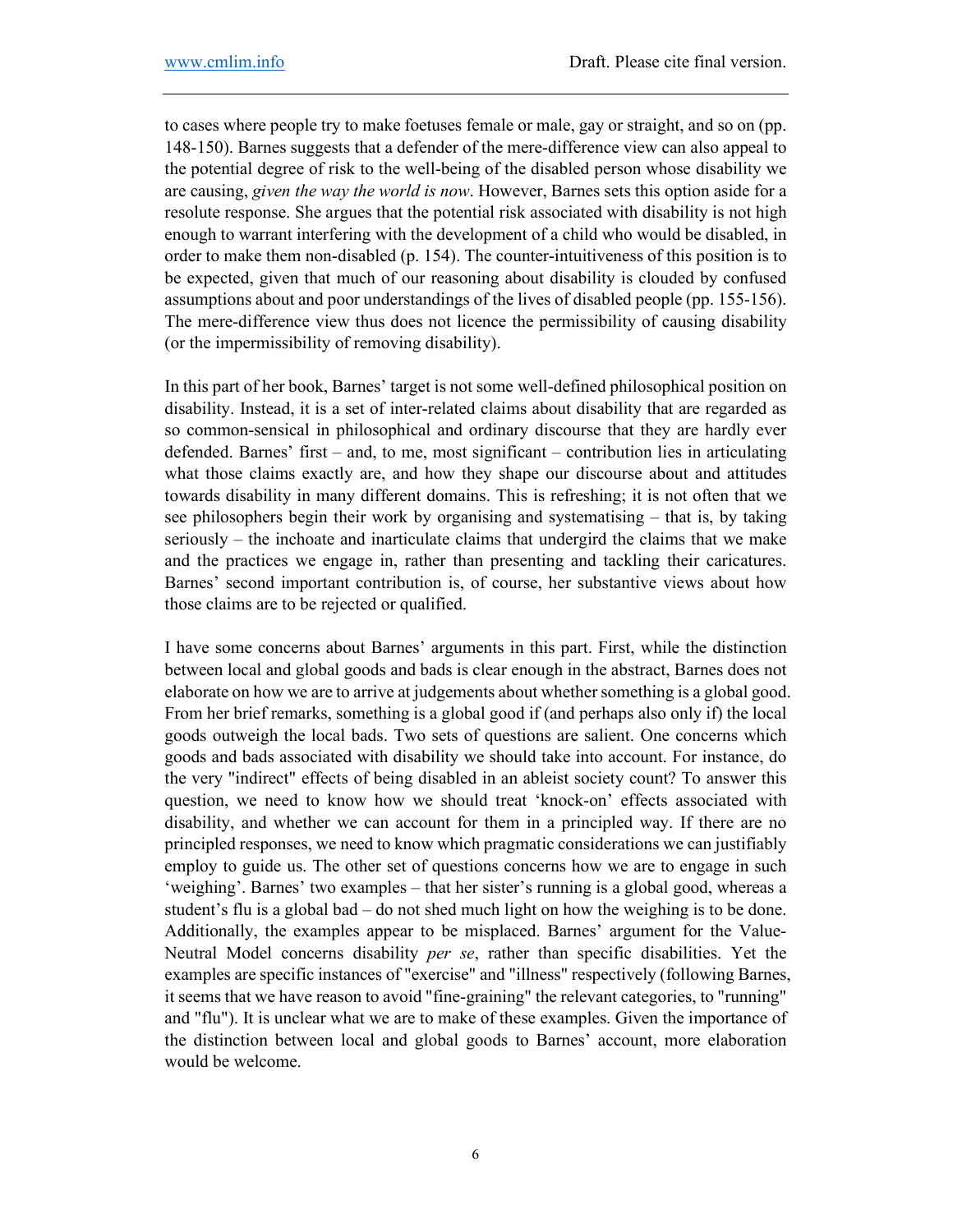My second concern centres on Barnes' reasons for wanting the Value-Neutral Model of disability to be compatible with most mainstream views of well-being. Barnes does not defend this move. Presumably, the Value-Neutral Model gains some plausibility upon such compatibility. However, I wonder how much purchase this in-principle compatibility has, especially since the different accounts of well-being are presented at a high level of generality. What should we say to claims that the Value-Neutral Model is incompatible with *this* or *that* specific account of well-being, and where these accounts rely on slightly different principles or commitments from those general accounts that Barnes discusses? Moreover, might there not be reasons to opt for and defend a conception of well-being that *best* supports the claim of the DRM? The questions of what these reasons might be, and how to weigh them against those supporting the move to make the Value-Neutral Model compatible with most mainstream views of well-being, are left unaddressed.

Third, and more generally, I wondered if there are many conditions – beyond obvious cases such as those involving unremitting torture or suffering – that would fall outside the scope of the Value-Neutral Model or mere-difference view more generally. The claim that a condition's overall goodness or badness depends on what it is combined with appears applicable to most conditions. Is one consequence of Barnes' account that it hollows out the set of things that are *not* neutral simpliciter with respect to well-being? If so, the Value-Neutral Model and mere-difference view may have far greater revisionary potential than Barnes explicitly acknowledges. Perhaps Barnes would welcome this result – we may very well be systematically mistaken about the connections between many conditions and overall well-being. But if so, more should be said in defence of this revisionary view, including whether these implications impugn the plausibility of the Value-Neutral Model or mere-difference view.

Fourth, how might we proceed to think about disability, given that as a category it is neutral simpliciter with respect to well-being? Do we set aside talk of disability that occurs at this high level of generality, and instead "fine-grain" our discussions – focusing on the effects of *this* or *that* disability's effect on well-being? This leads to an interesting result – Barnes' arguments in this part of the book might then be akin to a ladder that we *throw away* after we have used it as part of our climb to a place where we can see clearly, and from where our next journey begins. Again, perhaps Barnes would welcome this result; it would be interesting to hear what she has to say about the journey forward.

### **Pride**

The final part of the book centres on Chapter 6 ('Disability Pride'), but also includes Chapter 4 ('Taking Their Word for It'). Barnes argues that disability pride – the politically motivated celebration of difference – is a crucial part of undermining the idea that disability is somehow essentially or inherently tragic. Drawing again from Miranda Fricker's work, Barnes argues that disability pride allows disabled people to make sense of their own experiences in their own terms, rather than simply adopt the prejudiced dominant assumptions about disability as lack, loss or tragedy. In this respect, disability pride counteracts hermeneutical injustice – an epistemic injustice that involves obscuring